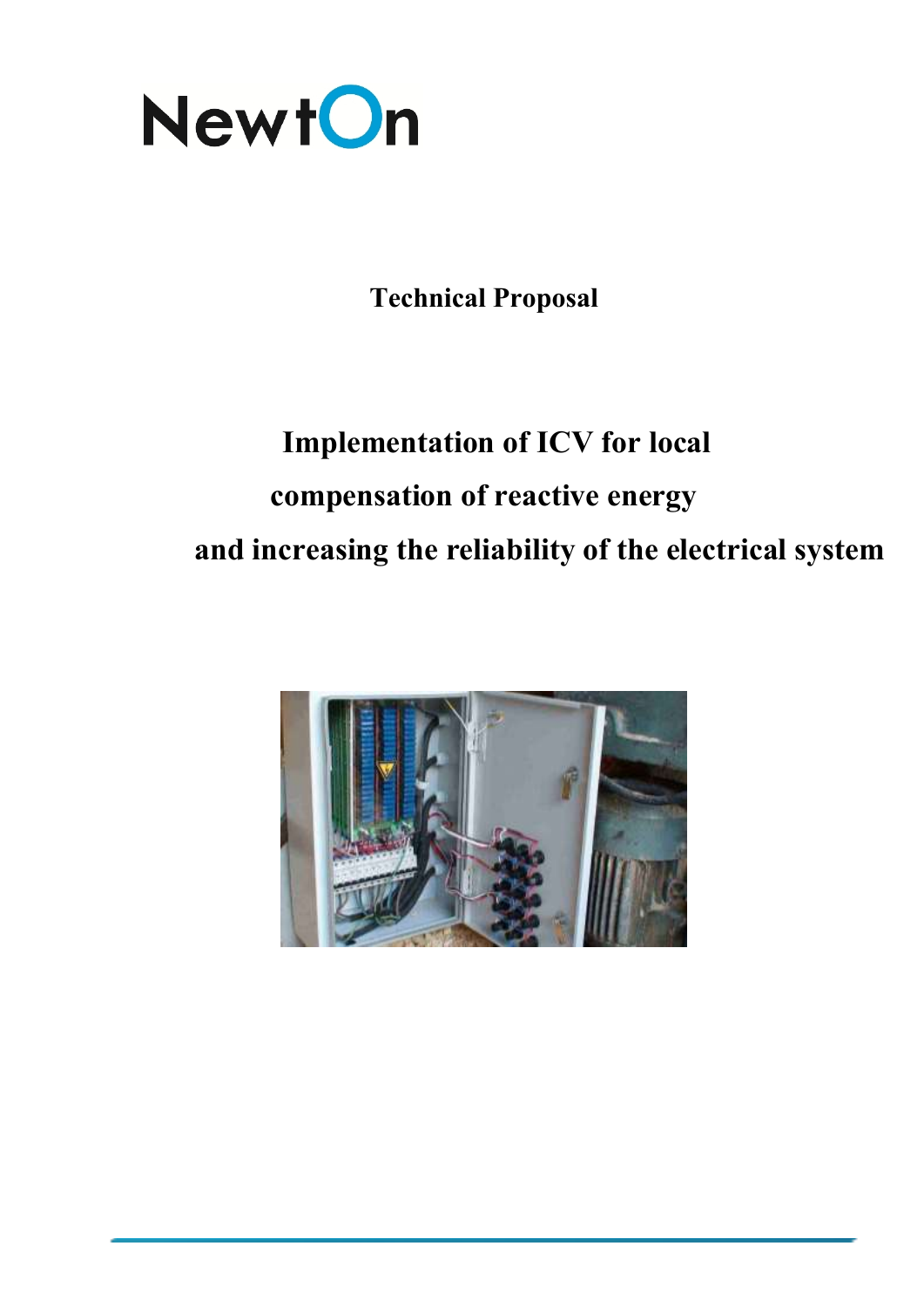# **CONTENT**

| 1. | <b>Introduction</b>                    | 3              |
|----|----------------------------------------|----------------|
| 2. | <b>Technical Proposal</b>              | $\overline{4}$ |
|    | 2.1. Introductory information          | $\overline{4}$ |
|    | 2.2. Installation purpose              | 5              |
|    | 2.3. Device and principle of operation | 6              |
|    | 2.4. Comparative characteristics       | $\tau$         |
|    | 2.5. Examples of using                 | 8              |
|    | 2.6. Warranty period and service       | 9              |
| 3. | <b>Feasibility study</b>               | 9              |
| 4. | <b>Contact Information</b>             | 9              |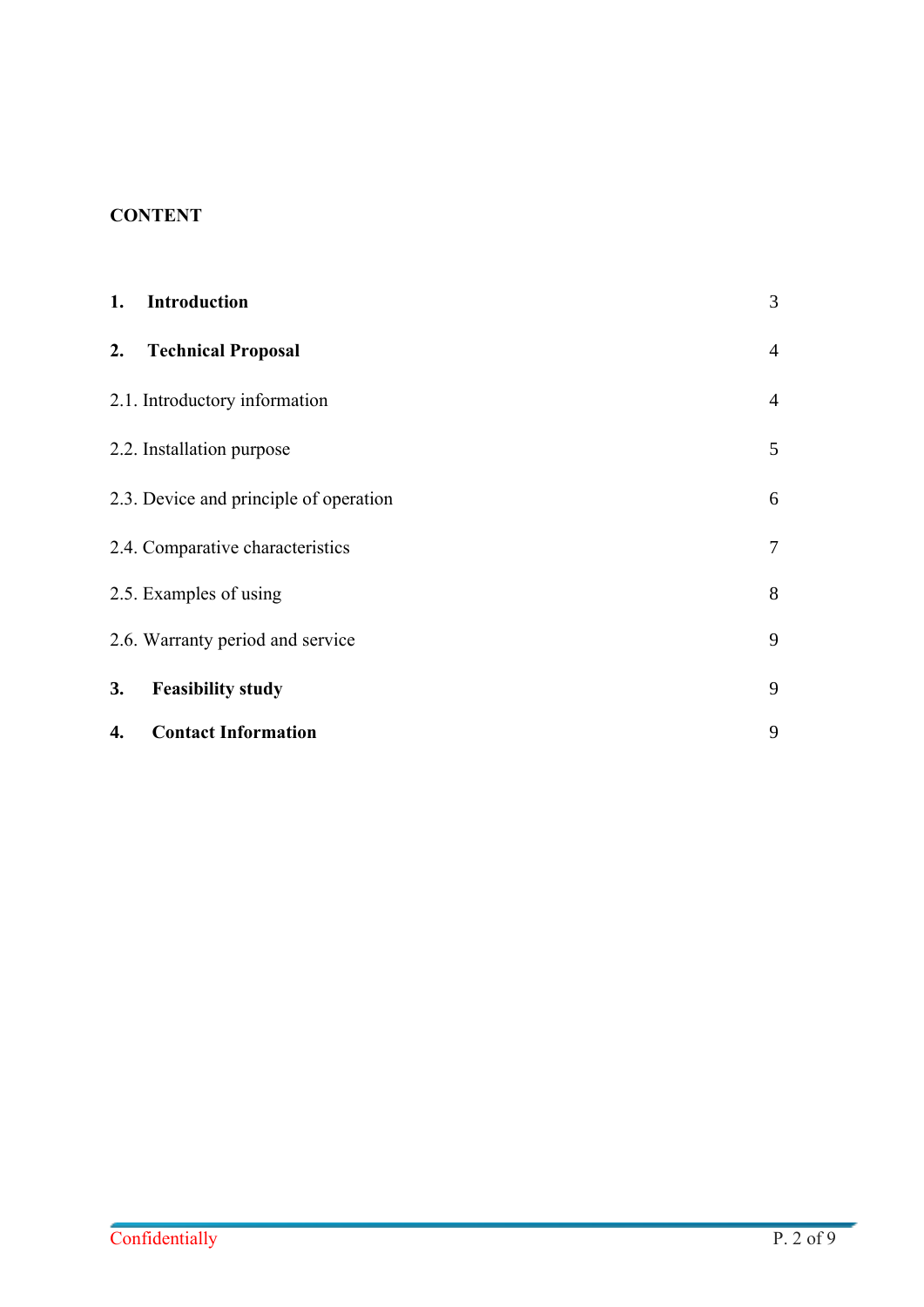**This offer contains confidential information about the products and technologies of the Newton company and cannot be transferred to third parties without the consent of Newton LLC.**

## **1. INTRODUCTION**

LLC "Newton" is a manufacturing company that develops, manufactures, implements and maintains programs to improve the energy efficiency of power supply systems and energy accounting.

LLC "Newton" specializes in various supplies of equipment and materials to industrial and municipal enterprises.

LLC "Newton" cooperates with more than 15 developers of the Russian Federation, CIS, Europe, 2 research institutes

We produce products both independently and have partnerships with other manufacturers.

Increasing the efficiency of a manufacturing enterprise through the use of modern technologies, especially import-substituting technologies, fully corresponds to the development strategy of any domestic manufacturer, and therefore to the interests of Russia in general. By introducing advanced technologies, Newton contributes to the growth of domestic GDP.

Cooperation with LLC "Newton" allows you to reduce costs and increase the efficiency of energy and technological equipment.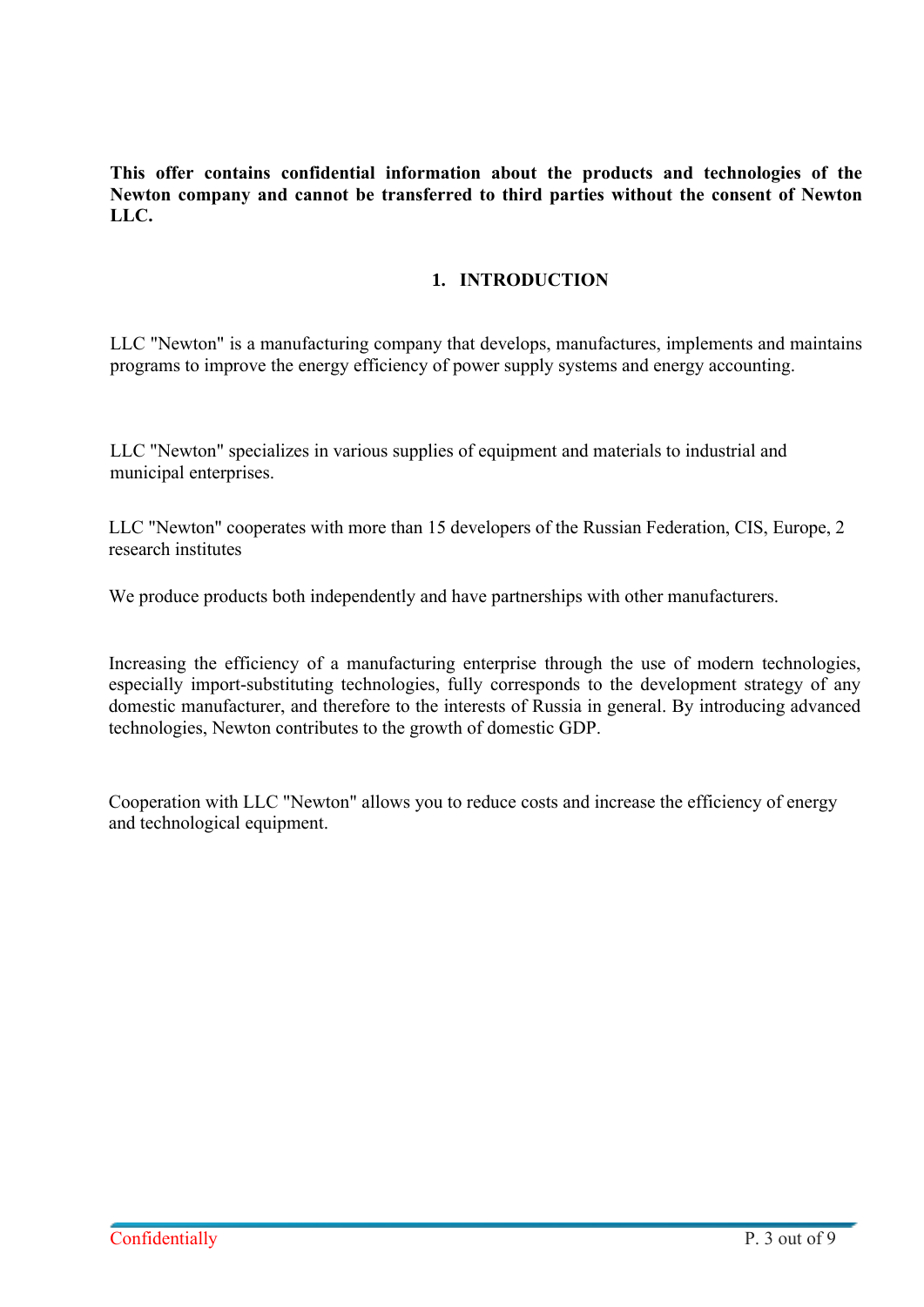# **2. TECHNICAL PROPOSAL**

### **2.1. Introductory information**

Most enterprises have a poor quality of the internal power grid due to internal distortions caused by: - the operation of various electrical equipment, such as electric drives of mechanisms, frequency converters, soft starters, welding equipment, induction furnaces, pumps, fans;

- modes of inclusion and shutdown;
- sparking bad contacts;
- phase imbalance;
- small cross-section of cables with a newly connected load, etc.

One of the most important causes of power grid pollution is the reactive component of electricity, which sometimes exceeds the active one by several times!

Thus, the quality of the network is determined by the values of the above internal phenomena, the failure to eliminate which leads to severe overheating due to harmful reactive currents and other distortion currents, which can lead to fire and industrial accidents.

Moreover, in the absence of correctly performed compensation of reactive energy inside the enterprise, external power supply networks also suffer, starting with increased losses and ending with rolling outages of consumers. The more strategically important an enterprise is, the more acute this issue becomes.

With the included external classical RPCI (reactive power compensation installation) at the input, the situation is significantly aggravated, because "Locks" distortions in the internal network and causes excessive overheating of the supply cables of the motors and other elements of the electrical network.

The only correct circuit-mode solution to the problem under consideration is the shunting of load current pulses and compensation of the reactive energy of each electrical receiver, leading to an increase in the electrical conductivity of the entire electrical system by reducing the thermal tension and reducing the instantaneous current density, both in networks and in generators.

Unfortunately, modern capacitor devices for shunting load current pulses and compensating for reactive energy have significant disadvantages, the main of which are:

- increased through currents through the dielectric due to the large temperature difference in the internal volume and surface of the capacitor;

- small area of the heat exchange surface relative to the nominal capacity;

- additional heating that occurs during compression of the plates, and the compression force is proportional to the capacity;

- acoustic losses proportional to capacitance, increasing heat losses;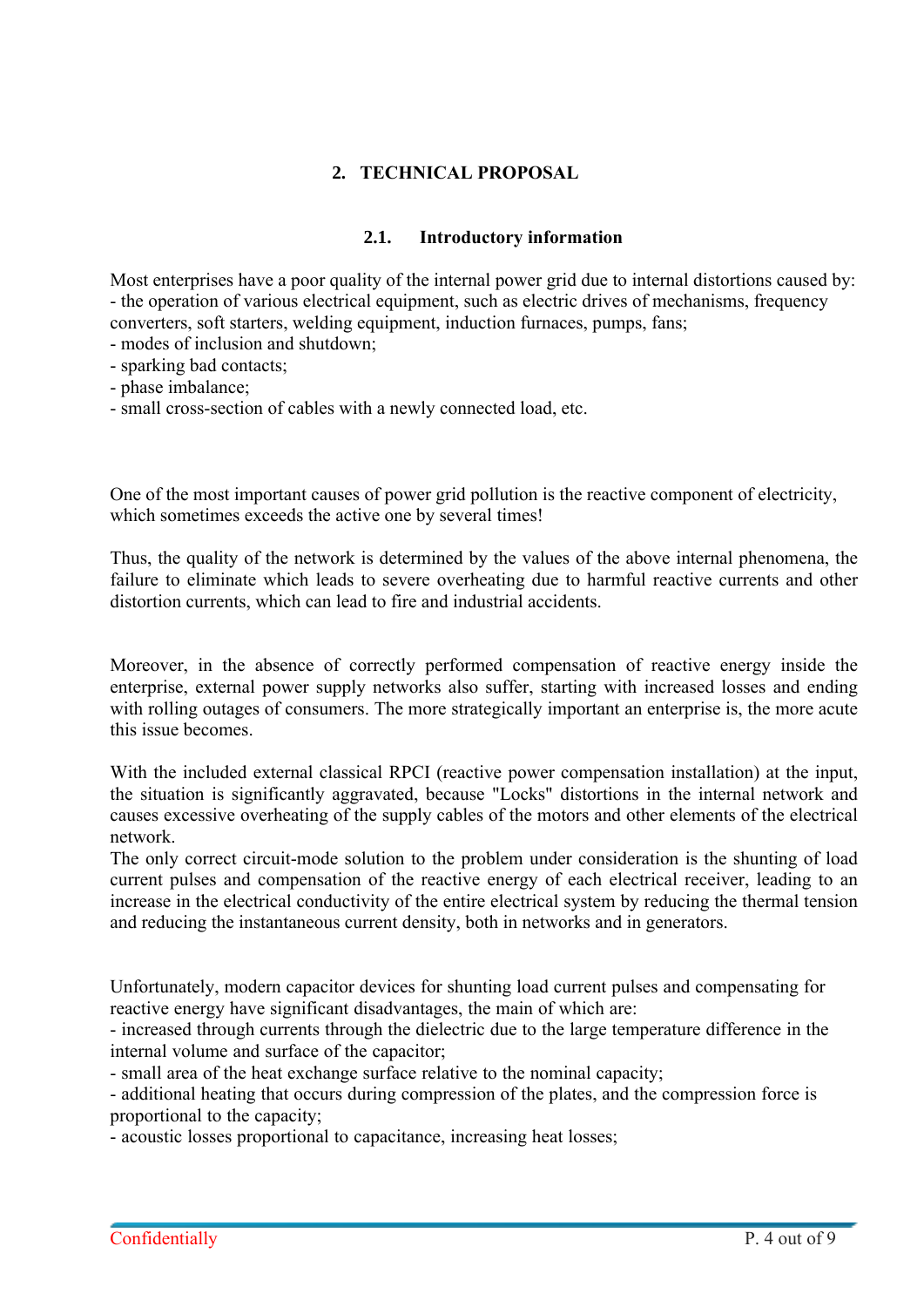- the real tangent of losses of modern capacitor units, not attributed to ideal operating conditions, fluctuates within 5% - 10% of the amount of pumped reactive energy, and the presence of higher harmonics of current in networks (frequency drive, welding, induction furnaces, arc melting, electronic converters ) brings it to the level of emergency mode

For a high-quality solution of shunting load current pulses and compensation of reactive energy, a fundamentally new device for local compensation (DLC) - modular current and voltage integrators has been developed.

#### **2.2. The purpose of the installation.**

The ideology of the ICV operation is based on the approach of regulating transient processes occurring in electrical receivers of an inductive nature, in order to reduce magnetization reversal losses when the magnetic induction changes, both in modes with constant load and dynamics. The use of inductance in conjunction with a capacitance makes it possible to solve not only the problems of optimizing transient processes in an electric receiver, but also to limit the charging currents of capacitors to permissible values.

ICV is an installation for individual use and an integral part of an inductive power receiver (induction motors, transformers, etc.)

The main functions of ICV:

- significantly increases the service life, safety and reliability of electrical equipment; - compensates for reactive energy, maintains  $\cos \varphi = (0.99 \div 1);$ 

- reduces the starting currents of asynchronous electric motors by an average of 3 times;
- reduces the operating temperature of electrical conductors and electric motors by 2-3 times;
- increases the dynamic efficiency of power consumers by an average of 4%;
- reduces power consumption by  $10 \div 40\%$  depending on operating modes;
- limits the charging currents of capacitors when switched on by increasing the time the main charge, which makes it possible to do without special switching equipment; - absorbs

harmful harmonics of various frequencies;

- suppresses the generation of acoustic noise;
- shunts the electromotive force of electromagnetic induction during commutations electrical receiver;
- reduces the level of electromagnetic radiation from electrical networks;
- reduces network losses in electrical systems;
- reduces vibration of electric motors as a function of the gyroscopic moment of the rotor with fluctuations in the mains voltage.

ICV applications:

- transformers and electric motors;
- asynchronous electric motors;
- electrical receivers of inductive type, electrical networks in general;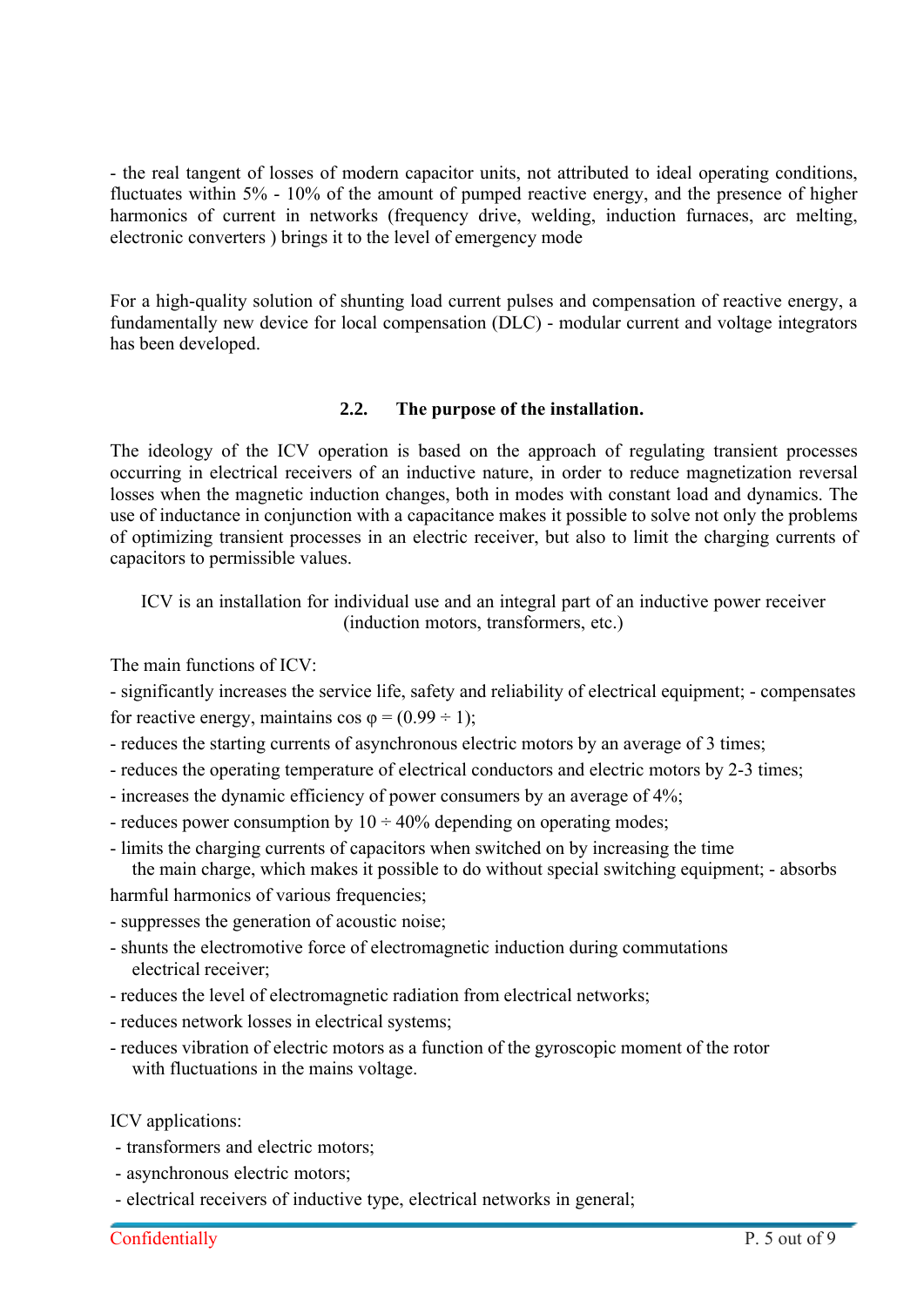- electric melting and welding systems;
- induction furnaces;
- electric trains and electric locomotives;
- traction substations of railways;
- rectifier units of direct current networks;
- Lightning equipment.

#### **2.3. Device and principle of operation**

ICV consists of many parallel-connected LC circuits and is connected in parallel with the power receiver, being its individual addition and an integral part of the device. To achieve the declared effect, the length of the cable from the power receiver to the ICV should not exceed 3m.

The capacitor is assembled on boards consisting of many parallel LC circuits. The tangent of losses of one LC circuit and the ICV itself is not more than 3x10 -4.



100% of ICV components are manufactured at Russian factories.

The ICV is activated via circuit breakers and has an external warning light. The device is designed for any degree of protection (for example, in an explosion-proof design, with a self-ventilation effect), up to a voltage of 35 kV.

Calculation of the parameters of LC chains (welding, arc melting, induction furnace, variable load of the electric motor, etc.) takes into account the operating modes of the electric receiver and its technical parameters.

The inductances of each section are collected on a common magnetic circuit (ferrite, ferrometal), providing damping of both charging currents and the power supply voltage of the electrical receiver. Changing the ICV capacitance is carried out by the voltage resonance method with control over the secondary circuit of the choke. The regulation of the current cos  $\varphi$  is carried out by connecting the capacitors in a delta, but the cos φ is regulated for each phase. The regulation algorithm is knowhow.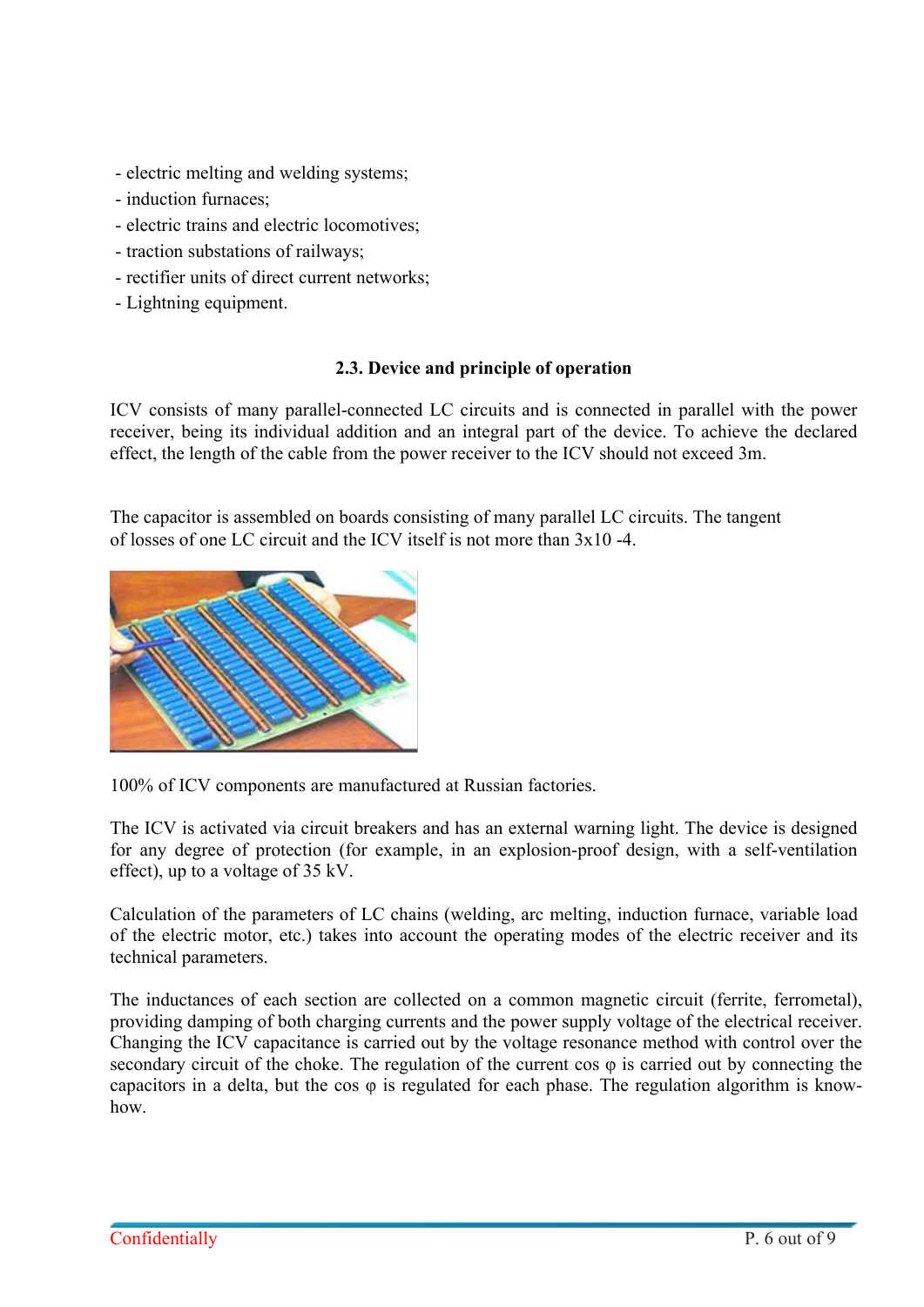# **2.4. Comparative characteristics**

Comparative characteristics of ICV and relatively competitive products:

| Parameter                                                  | $\sum$         | <b>ACU</b> (automatic<br>condenser unit) | GRPC (general<br>reactive power<br>compensator) | compensator of<br>reactive power)<br><i><b>individual</b></i><br>ICRP | FC (frequency<br>converter) | NR (network reactor)     | $ICRM + SR$  |
|------------------------------------------------------------|----------------|------------------------------------------|-------------------------------------------------|-----------------------------------------------------------------------|-----------------------------|--------------------------|--------------|
| Reduction of active<br>power,%, max.                       | 40             |                                          |                                                 |                                                                       | $\overline{a}$              | $\overline{\phantom{0}}$ |              |
| Increase in $cos \varphi$ ,<br>max.                        | $\mathbf{1}$   | 0,95                                     | 0,85                                            | 0,98                                                                  |                             |                          | 0,98         |
| Reduction of reactive<br>power,%, max.                     | 100            | 95                                       | 85                                              | 98                                                                    |                             |                          | 98           |
| Reduction of higher<br>harmonics,%, max.                   | 100            |                                          |                                                 |                                                                       |                             | 90                       | 90           |
| Decrease in starting<br>currents,%, max.                   | 70             | 20                                       |                                                 | 50                                                                    | 100                         |                          |              |
| tg own losses,%,<br>max.                                   | $3x10^{-4}$    | 0,8                                      | 1,1                                             | 0,8                                                                   | 1,2                         | $\mathbf{1}$             | $\mathbf{1}$ |
| Reduction of voltage<br>drops,%, max.                      | 80             | 80                                       | 80                                              | 80                                                                    |                             | 90                       | 90           |
| Reaction time,<br>sec, max.                                | 0,001          | $\mathbf{1}$                             | $\mathbf{1}$                                    | $\overline{2}$                                                        | 5                           | $\mathbf{1}$             | $\mathbf{1}$ |
| Decrease in<br>temperature of heating<br>equipment,%, max. | 90             | 10                                       |                                                 | 50                                                                    | $\overline{a}$              |                          | 50           |
| Increase in<br>efficiency,%, max.                          | 100            |                                          |                                                 | 50                                                                    | 100                         |                          | 50           |
| Payback, years,<br>max.                                    | $\overline{2}$ | 5                                        |                                                 | $\overline{4}$                                                        | 8                           | 10                       | 8            |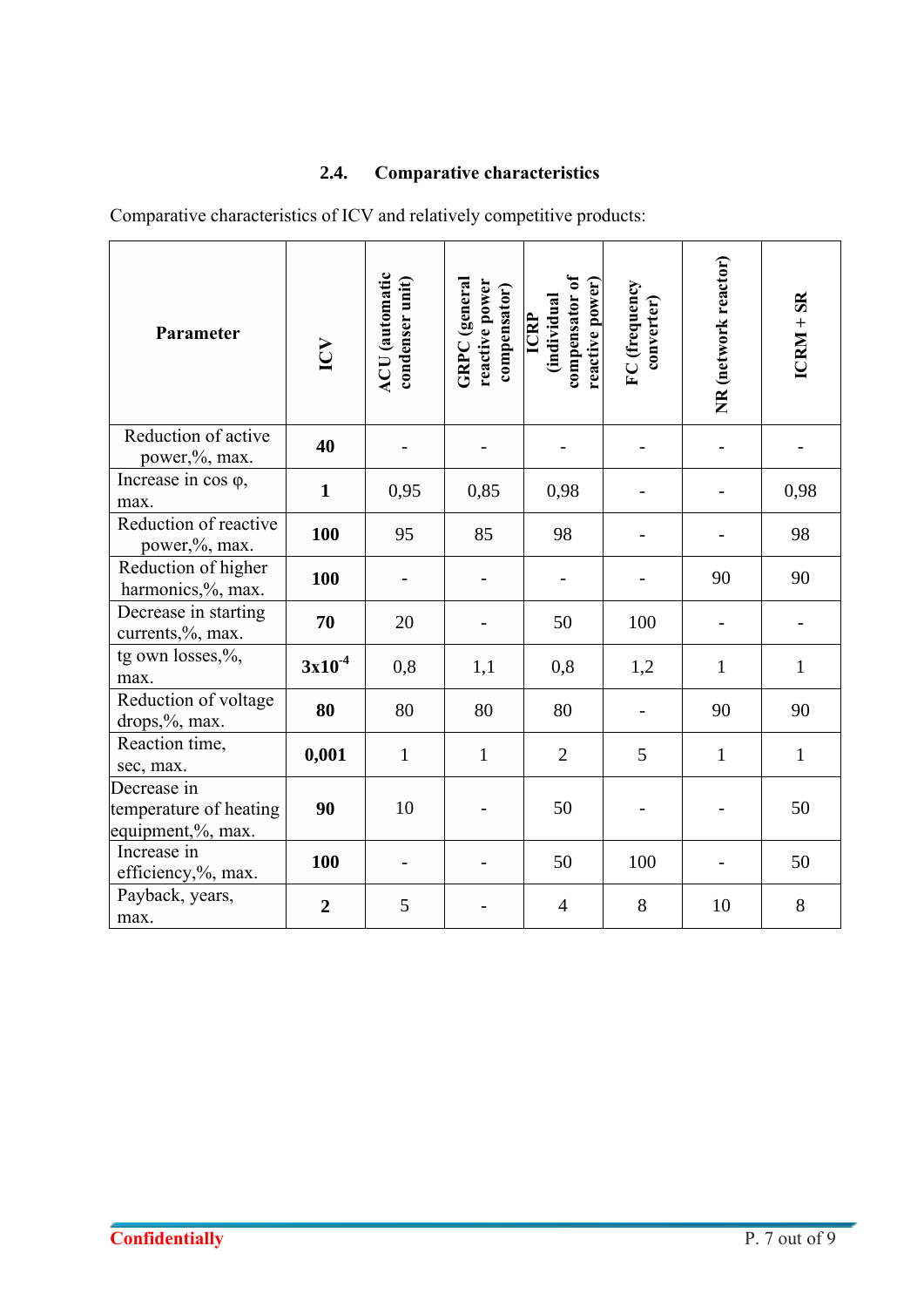# **2.5. Examples of using**

A number of examples with measurements of reducing energy consumption:

| Enterprises,<br>on which ICVs are installed                | Rated power el.<br>receiver, kW | Annual energy<br>saving, $kW \cdot h$ | <b>Decrease</b><br>consumption<br>active | Reduction of<br>consumption of<br>full electric |
|------------------------------------------------------------|---------------------------------|---------------------------------------|------------------------------------------|-------------------------------------------------|
|                                                            |                                 |                                       | electric power,%                         | power,%                                         |
| LLC "Basset", Ufa                                          | 30                              | 12 740                                | 30,3                                     | 61,1                                            |
| LLC "Basset", Ufa                                          | 200                             | 63 269                                | 15,455                                   | 25,1                                            |
| Modulneftegazkomplekt OJSC,<br>Samara                      | 200                             | 63 268                                | 15,45                                    | 25,1                                            |
| OJSC "Modulneftegazkomplekt"                               | 200                             | 104 208                               | 32,2                                     | 55,2                                            |
| OJSC "Modulneftegazkomplekt"                               | 45                              | 16 500                                | 42,8                                     | 72,3                                            |
| MP "Samara Metro"                                          | 75                              | 41 577                                | 37                                       | 60,35                                           |
| MP "Samara Metro"                                          | 55                              | 21 999                                | 24,7                                     | 40,2                                            |
| MP "Samara Metro"                                          | 90                              | 57 111                                | 17,2                                     | 29,0                                            |
| PE "Victoria-N", Nizhny Novgorod                           | 90                              | 45 612                                | 12,53                                    | 22,2                                            |
| PE "Victoria-N", Nizhny Novgorod                           | 75                              | 56 877                                | 15                                       | 22,8                                            |
| PE "Victoria-N", Nizhny Novgorod                           | 45                              | 50 116                                | 21,1                                     | 39,0                                            |
| PE "Victoria-N", Nizhny Novgorod                           | 14                              | 26 280                                | 17,9                                     | 28,7                                            |
| Novocherkassk plant for the production of<br>graphite rods | 75                              | 71 440                                | 19,1                                     | 35,5                                            |
| Novocherkassk plant for the production of<br>graphite rods | 75                              | 31 555                                | 44,1                                     | 60,1                                            |
| Water channel, Samara                                      | 75                              | 77 120                                | 19,8                                     | 29,8                                            |
| Water channel, Samara                                      | 55                              | 23 784                                | 28,0                                     | 47,6                                            |
| Water channel, Samara                                      | 90                              | 54 663                                | 15,3                                     | 22,9                                            |
| Bakhchisaray cement plant                                  | 45                              | 27 665                                | 21,9                                     | 40,0                                            |
| Bakhchisaray cement plant                                  | 37                              | 14 9 98                               | 35,5                                     | 51,2                                            |
| Bakhchisaray cement plant                                  | 22                              | 13 887                                | 21,6                                     | 34,5                                            |
| Mining and processing plant, Poltava                       | 110                             | 47 112                                | 11,0                                     | 16,8                                            |
| Mining and processing plant, Poltava                       | 37                              | 18 9 97                               | 31,1                                     | 58,2                                            |
| Ufa plywood mill                                           | 110                             | 53 361                                | 14,1                                     | 22,1                                            |
| Ufa plywood mill                                           | 30                              | 23 089                                | 40,0                                     | 57,1                                            |
| JSC "RusHydro-Zhigulevskaya HES"                           | 750                             | 458 980                               | 31,4                                     | 50,9                                            |
| JSC "RusHydro-Zhigulevskaya HES"                           | 750                             | 410 200                               | 30,1                                     | 49,7                                            |
| JSC "RusHydro-Zhigulevskaya HES"                           | 750                             | 420 030                               | 29,7                                     | 33,3                                            |
| JSC "RusHydro-Zhigulevskaya HES"                           | 90                              | 45 612                                | 12,53                                    | 22,2                                            |
| JSC "RusHydro-Zhigulevskaya HES"                           | 75                              | 56 877                                | 15                                       | 22,8                                            |
| Mining and processing plant, Kazakhstan                    | 45                              | 50 116                                | 21,1                                     | 39,0                                            |
| Mining and processing plant, Kazakhstan                    | 14                              | 26 280                                | 17,9                                     | 28,7                                            |
| Combine products plant, Tula                               | 75                              | 71 440                                | 19,1                                     | 35,5                                            |
| Combine products plant, Tula                               | 132                             | 45 898                                | 29,4                                     | 50,9                                            |
| Combine products plant, Tula                               | 160                             | 41 666                                | 30,1                                     | 49,7                                            |
| Izmeritel plant, Smolensk                                  | 160                             | 49 4 9 6                              | 12,1                                     | 19,9                                            |
| Izmeritel plant, Smolensk                                  | 37                              | 33 220                                | 20,9                                     | 34,3                                            |
| LLC "Lesobalt", Kaliningrad                                | 200                             | 63 268                                | 15,45                                    | 25,1                                            |
| LLC "Istok", Belebey                                       | 200                             | 104 208                               | 32,2                                     | 55,2                                            |